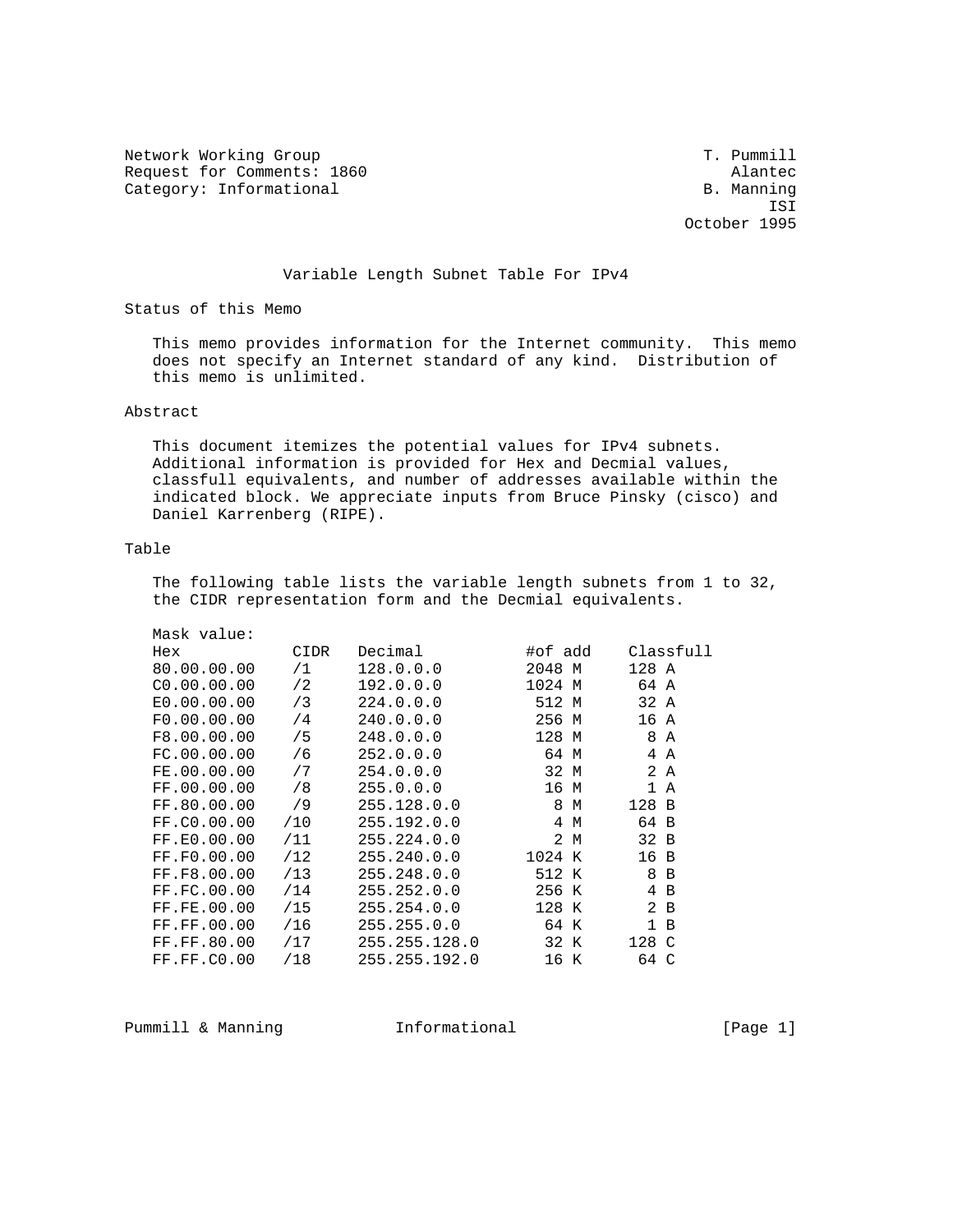| FF.FF.E0.00        | /19 | 255.255.224.0   | 8 K  | 32 C                     |                             |
|--------------------|-----|-----------------|------|--------------------------|-----------------------------|
| FF.FF.F0.00        | /20 | 255.255.240.0   | 4 K  | 16 C                     |                             |
| <b>FF.FF.F8.00</b> | /21 | 255.255.248.0   | 2 K  | 8 C                      |                             |
| FF.FF.FC.00        | /22 | 255.255.252.0   | 1 K  | 4 C                      |                             |
| FF.FF.FE.00        | /23 | 255.255.254.0   | 512  | 2 C                      |                             |
| FF.FF.FF.00        | /24 | 255.255.255.0   | 256  | 1 <sup>c</sup>           |                             |
| FF.FF.FF.80        | /25 | 255.255.255.128 | 128  |                          |                             |
| FF.FF.FF.CO        | /26 | 255.255.255.192 | - 64 |                          |                             |
| FF.FF.FF.EO        | /27 | 255.255.255.224 | 32   |                          |                             |
| FF.FF.FF.FO        | /28 | 255.255.255.240 | 16   |                          |                             |
| FF.FF.FF.F8        | /29 | 255.255.255.248 | 8    |                          |                             |
| FF.FF.FF.FC        | /30 | 255.255.255.252 | 4    |                          |                             |
| FF.FF.FF.FE        | /31 | 255.255.255.254 |      | This space is not usable |                             |
| FF.FF.FF.FF        | /32 | 255.255.255.255 |      |                          | This is a single host route |

# Examples

 The following tables illistrate some options for subnet/host partions within selected block sizes.

From a /16 block

| # bits | Mask                  | Effective Subnets | Effective Hosts |
|--------|-----------------------|-------------------|-----------------|
|        |                       |                   |                 |
| 2      | 255.255.192.0         | 2                 | 16382           |
| 3      | 255.255.224.0         | 6                 | 8190            |
| 4      | 255.255.240.0         | 14                | 4094            |
| 5      | 255.255.248.0         | 30                | 2046            |
| 6      | 255.255.252.0         | 62                | 1022            |
| 7      | 255.255.254.0 126     |                   | 510             |
| 8      | 255.255.255.0 254     |                   | 254             |
| 9      | 255.255.255.128 510   |                   | 126             |
| 10     | 255.255.255.192 1022  |                   | 62              |
| 11     | 255.255.255.224 2046  |                   | 30              |
| 12     | 255.255.255.240 4094  |                   | 14              |
| 13     | 255.255.255.248 8190  |                   | 6               |
| 14     | 255.255.255.252 16382 |                   | 2               |